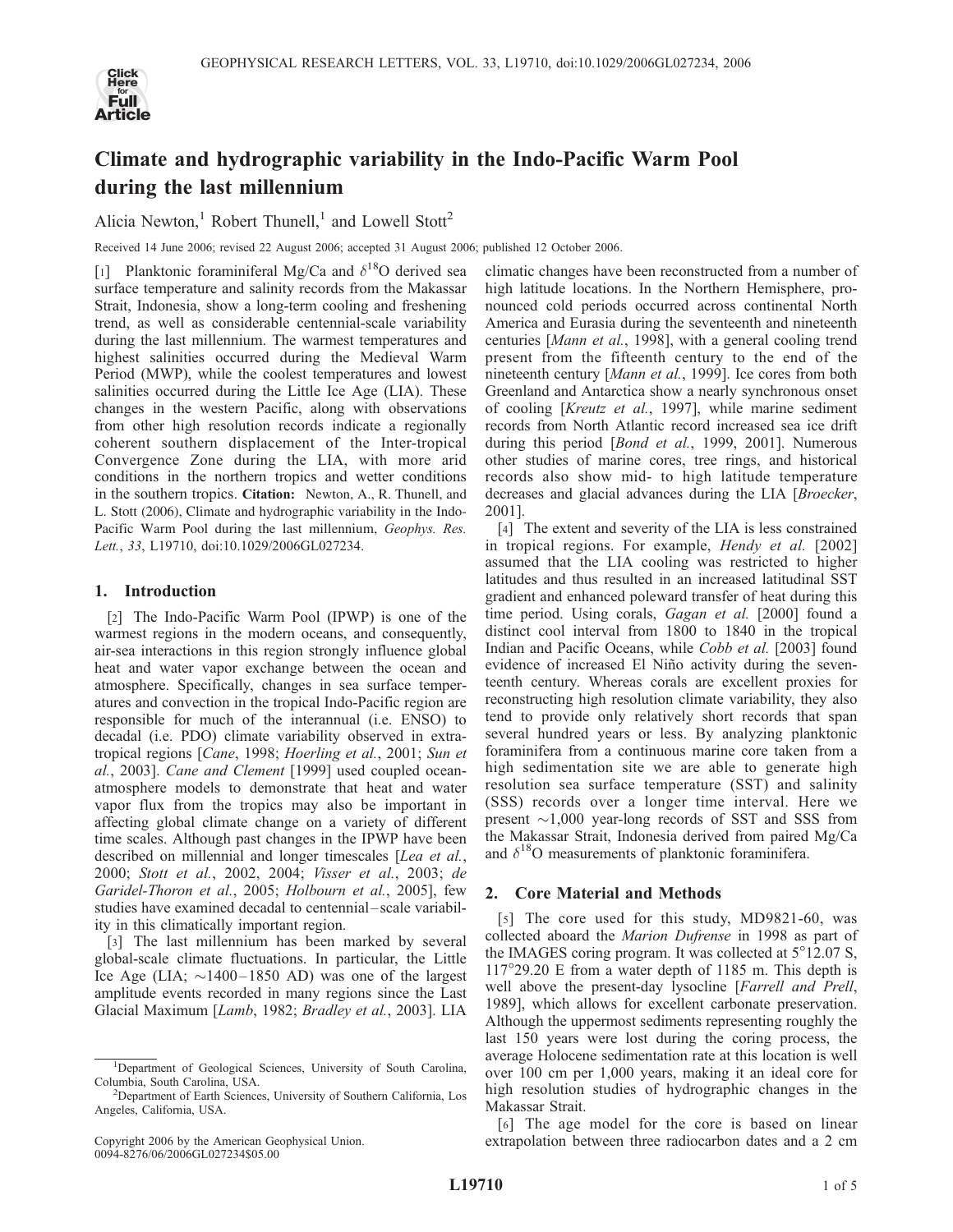Table 1. AMS Results for Mixed G. Sacculifer and G. Ruber Samples<sup>a</sup>

| Depth, cm   | $14C$ Age | Std. Dev. | Calibrated YBP <sup>b</sup> | $1\sigma$ Range (YBP) <sup>b</sup> | Calendar Age $(AD)^b$ |
|-------------|-----------|-----------|-----------------------------|------------------------------------|-----------------------|
| 15 (tephra) |           |           |                             |                                    | 1815                  |
| -36         | 720       | $\pm 60$  | 280                         | $174 - 382$                        | 1670                  |
| 72          | 1005      | $\pm 35$  | 520                         | $479 - 597$                        | 1430                  |
| 138         | 1565      | $\pm 40$  | 1040                        | $947 - 1115$                       | 910                   |
|             |           |           |                             |                                    |                       |

a Each sample weighed between 1.5 and 3 mg.

<sup>b</sup>All ages were calibrated using the CALIB 4.1 program [Stuiver and Reimer, 1993]. A standard reservoir age correction  $(\Delta R)$  of 75  $\pm$  80 years for the Indian Ocean and southeast Asia was used [Southon et al., 2002].

thick ash layer. This is the only visibly distinctive ash layer in the upper portion of the core and it is assumed to be from the 1815 Tambora eruption [Stothers, 1984]. All <sup>14</sup>C measurements were made on mixed samples of Globigerinoides sacculifer and Globigerinoides ruber and performed at the Center for Accelerator Mass Spectrometry at Lawrence Livermore National Laboratory (Table 1). A depth vs. age plot shows a fairly continuous rate of sedimentation over the last 1,000 years with some stretching in the uppermost 50 cm due to the core recovery process.

[7] The core was sampled continuously at 1 cm intervals, providing a time resolution of less than 10 years. Paired Mg/Ca and  $\delta^{18}$ O analyses of G. ruber were carried out on all samples in order to generate records of past SST and SSS. For the trace metal analyses, each sample underwent a rigorous cleaning method using a procedure modified from Boyle [1981] to eliminate possible contamination from organic matter and silicates. Magnesium and calcium were simultaneously measured using a Jobin Yvon Ultima Inductively Coupled Plasma Atomic Emission Spectrophotometer (ICP-AES). The  $1\sigma$  analytical precision in this study based on analyses of standards is better than 1.0%. The stable isotope analyses were carried out using a VG Optima stable isotope ratio mass spectrometer (IRMS) equipped with an automated carbonate system. The  $\delta^{18}O$ data are reported in delta notation relative to the (Vienna) Pee Dee Belemnite (VPDB) standard. The long-term standard reproducibility for oxygen ( $\delta^{18}$ O) isotopes based on replicate measurements of our reference standard is  $\pm 0.07\%$ .

[8] In the equatorial western Pacific, the production of G. ruber is highest during boreal summer [Kawahata et al., 2002] and thus sediment assemblages of this species should be biased or weighted towards this season. The  $\delta^{18}O$  of foraminiferal calcite  $(\delta_c)$  reflects the combined effects of the temperature of calcification (T) and the local oxygen isotopic of sea water  $(\delta_w)$ , which varies as a function of salinity, whereas the Mg/Ca ratio of these shells is primarily temperature dependent [Lea et al., 1999]. The Mg/Catemperature relationship for G. ruber determined by Dekens et al. [2002] was used in this study. The standard error of estimate for this equation is 1.2°C. By measuring both  $\delta_c$ and Mg/Ca on the same samples, it is possible to isolate the salinity component in the  $\delta^{18}$ O signal. Using the measured  $\delta_c$  values and the calculated Mg/Ca temperatures (T) we can estimate  $\delta_{\rm w}$  using the *Bemis et al.* [1998] paleotemperature equation for G. ruber

$$
T({}^{\circ}C) = 14.9 - 4.80(\delta_c - \delta_w). \tag{1}
$$

The standard error for this equation is  $0.5^{\circ}$ C.  $\delta_{\rm w}$  was converted to salinity using the modern salinity-  $\delta_{\rm w}$  relationship for this region [Morimoto et al., 2002]

$$
\delta w(SMOW) = 0.42S - 14.3. \tag{2}
$$

### 3. Temperature and Salinity Changes

[9] Using these procedures we have generated records of climate and hydrographic variability in the Makassar Strait region extending back to  $\sim$ 1000 AD that are characterized both by centennial and decadal-scale variability (Figure 1). The SST and SSS estimates for the southern Makassar Strait primarily range from 28 to  $30^{\circ}$ C and 33.5 to 36.0, respectively, over the entire time period. The average modern summer SST and SSS are  $29^{\circ}$ C and 35, respectively. The period from  $\sim$ 1000 to 1400 AD is marked by the warmest temperatures and highest salinities. During this time interval, the average SSTs were between  $29-30^{\circ}$ C (mean of 29.4°C) and salinities fluctuated between  $\sim$ 34–35.8 (mean of 34.9), and are very similar to present day conditions in this area. This 400-year long period of warm temperatures and high salinities is equivalent in age to the Medieval Warm Period (MWP), a time when radiative forcing was high [Lean et al., 1995]. The MWP has been well documented in mid to high latitude temperature records from the northern hemisphere [Mann et al., 1999]. In the tropics, arid conditions existed in northern South America [Haug et al., 2001] and eastern Africa [Verschuren et al., 2000] during the MWP, although central Pacific corals showed no indication of a warming at this time [Cobb et al., 2003].

[10] For our study site, there is a significant long term cooling and freshening trend during the last millennium. Mean temperature decreased by approximately  $1^{\circ}$ C during the last 1,000 years, while salinity decreased by 0.9. This is consistent with an overall trend of decreasing salinity and temperature in the IPWP throughout the Holocene [Stott et al., 2004]. Specifically, the SST record shows a distinct cooling trend beginning at  $\sim$ 1400 AD and lasting for several hundred years, a period equivalent in time to the Little Ice Age (LIA). In particular, the lowest temperatures  $(\sim 28^{\circ}$ C) occur around 1700 A.D., during the period of reduced solar intensity known as the Maunder Minimum. Since the production of G. *ruber* in this region of the tropics is highest during the summer [Kawahata et al., 2002], these estimated temperatures are indicative of summer SSTs, which were  $1.0-1.5^{\circ}$ C cooler than present. The magnitude of this LIA cooling is approximately half of that reported for the last glacial maximum in the IPWP [Lea et al., 2000;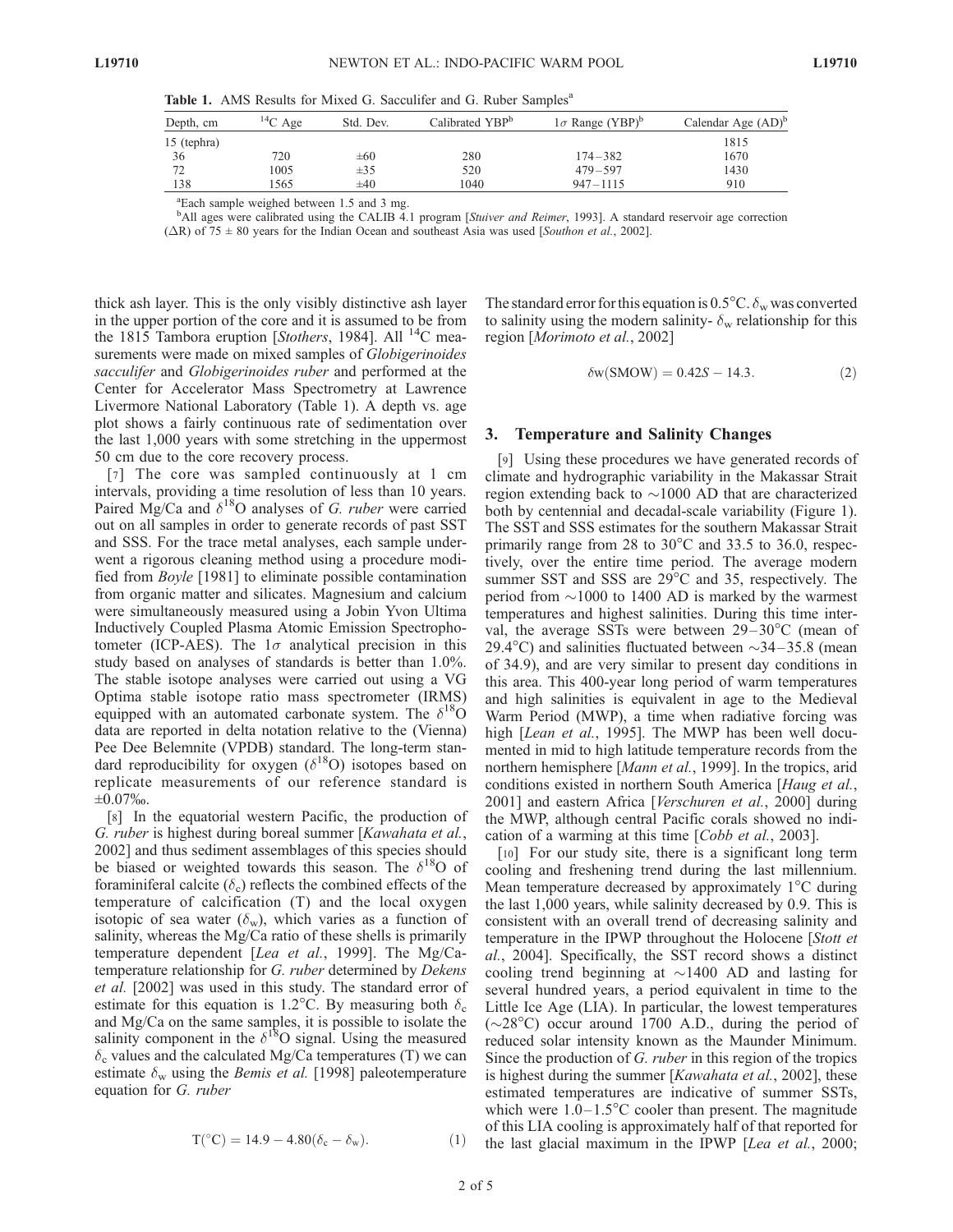

Figure 1. (a) Globigerinoides ruber Mg/Ca (right axis) and derived temperature estimates. (b) Measured  $\delta^{18}$ O of calcite. (c) Mg/Ca and  $\delta^{18}O$  derived seawater  $\delta^{18}O$ . D. Reconstructed sea surface salinity. The bars denote the Little Ice Age (LIA) and the Medieval Warm Epoch (MWE), the period of increased solar radiation that occurred during the longer Medieval Warm Period.

Visser et al., 2003]. These results clearly indicate a climatic cooling during the LIA that extended well outside the higher northern latitudes. In fact, the recognition that that tropical Pacific warm pool temperatures were as much as  $1.5^{\circ}$ C cooler during the LIA must be considered an important factor itself in establishing what caused the climate to cool as it did.

#### 4. Tropical Climate During the LIA

[11] Our findings, when integrated with other high resolution climate records from the tropics and subtropics provide a regionally variable but coherent picture of hydrological conditions in the low latitudes during the LIA (Table 2 and Figure 2). Titanium concentrations in Cariaco Basin ( $\sim$ 10°N) sediments suggest increased aridity in this sector of the tropical Atlantic during the LIA [Haug *et al.*, 2001], while paired coral  $\delta^{18}$ O and Mg/Ca records from the Caribbean Sea  $(19°N)$  show that the LIA was marked by a  $2^{\circ}$ C SST decrease and higher surface salinities [Wantanabe et al., 2001]. Ostracod  $\delta^{18}$ O from lacustrine sediments from the Yucatan Peninsula  $(20^{\circ}N)$  suggest arid conditions during the LIA [Hodell et al., 2005], while paired foraminiferal  $\delta^{18}$ O and Mg/Ca records from the Dry Tortugas also suggest decreased precipitation at this time [Lund and Curry, 2006]. Similarly, weaker monsoons and more arid conditions are reported for the LIA from studies of marine sediments from the Arabian [Anderson et al., 2002] and South China seas [*Wang et al.*, 1999], and tree rings from Pakistan [Treydte et al., 2006]. A similar decrease in precipitation during the LIA is evident in coral records from the Gulf of Chiriqui ( $\sim$ 7°N) in the eastern Pacific [Linsley et al., 1994]. Not only do all six of these studies indicate more arid conditions during the LIA (Table 2) but all of the study sites are located close to the present day position of the ITCZ during boreal summer (July) (Figure 2). A different scenario occurs south of the equator. Records from Lake Titicaca  $(\sim 15^{\circ}S)$  in South America show enhanced precipitation during the LIA [Baker et al., 2001]. In east Africa records from Lake Malawi  $({\sim}10^{\circ}S)$  show periods of enhanced diatom productivity during the LIA, most likely a result of enhanced northerly winds associated with southern excursions of the ITCZ [Brown and Johnson, 2005]. Lake-level fluctuations in Lake Naivasha, Kenya  $(0.5°S)$  show maxima occurring during the LIA indicating increased precipitation [*Verschuren*] et al., 2000]. These southern hemisphere study sites are all in proximity to the present day boreal winter position of the ITCZ (Figure 2). Overall, the trends seen in these Indo-Pacific and Atlantic records may represent a continuation of the Holocene southward migration of the Inter-tropical Convergence Zone (ITCZ) into the last millennium [Haug et al., 2001]. Specifically, the development of more arid conditions in the northern tropics/subtropics and wetter conditions south of the equator during the LIA is indicative of a pronounced and rapid southward displacement of the ITCZ and associated band of high precipitation during this time period.

[12] In the modern ocean, the persistent northern bias of the ITCZ arises as a result of the cool upwelled water dominating the temperature signal of the eastern equatorial Pacific (EEP)



Figure 2. The map is showing the modern locations of the ITCZ in July and January. Each location that was drier during the Little Ice Age is marked with a D. Locations that were wetter are marked with a W. Further information about the evidence at each location is found in Table 2.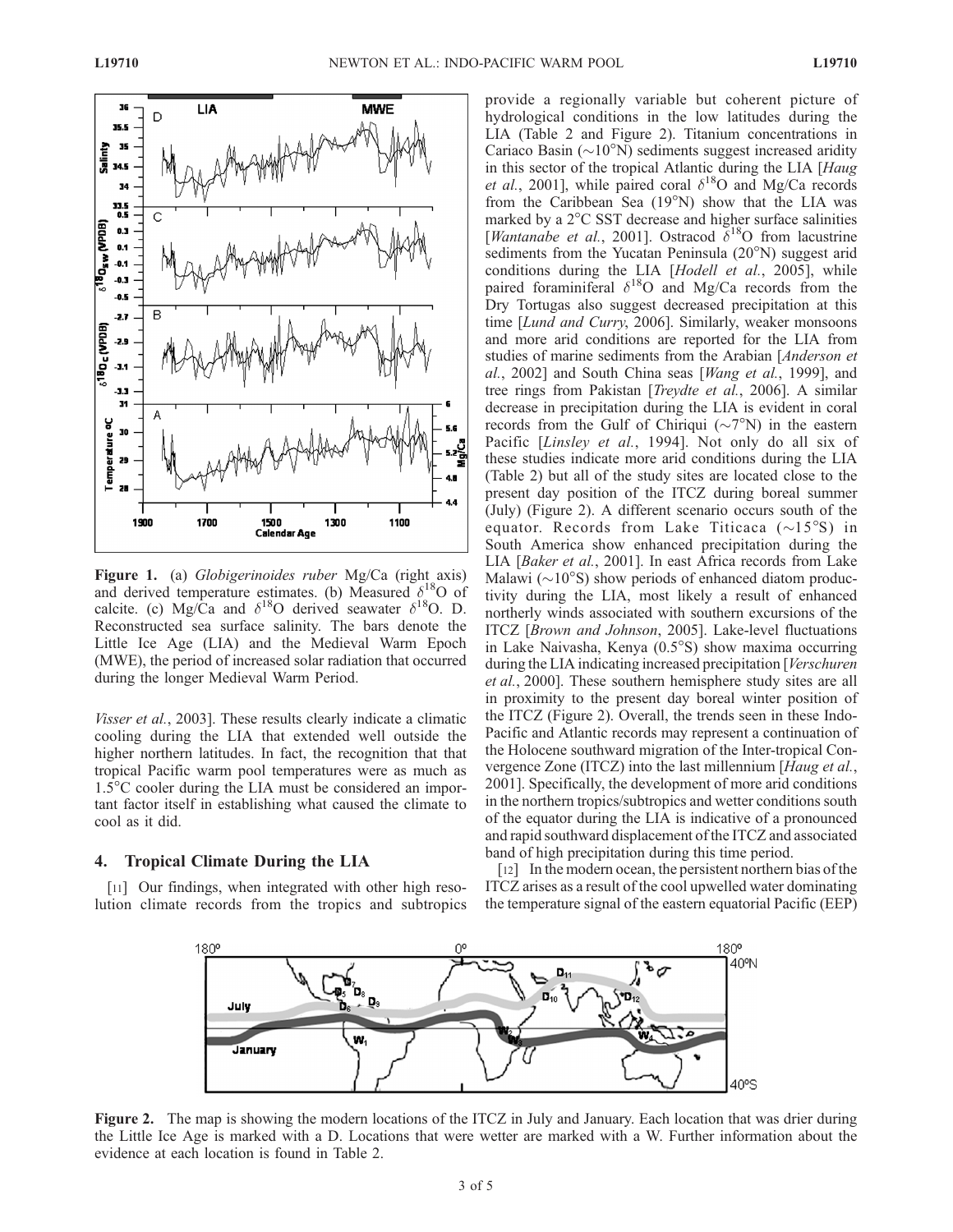|    | Location                          | LIA Conditions Relative to Modern         | Data Source               |
|----|-----------------------------------|-------------------------------------------|---------------------------|
|    | Lake Titicaca, Peru               | Wetter - high lake levels                 | Baker et al. [2001]       |
| 2  | Lake Naivasha, Kenya              | Wetter $-$ high lake levels               | Verschuren et al. [2000]  |
| 3  | Lake Malawi, Malawi               | Increased productivity and wind strength  | Brown and Johnson [2005]  |
| 4  | Makassar Straits, Indonesia       | Wetter $-$ lower surface salinities       | This paper                |
| 5  | Yucatan Peninsula                 | $Direct$ – increased lake salinity        | Hodell et al. [2005]      |
| 6  | Gulf of Chiriqui, Panama          | $Direct - higher surface salinities$      | Linsley et al. [1994]     |
|    | Dry Tortugas, Florida Current     | $Direct - higher sea surface salinities$  | Lund and Curry [2006]     |
| 8  | Puerto Rico, Caribbean Sea        | $Direct$ – increased sea surface salinity | Wantanabe et al. [2001]   |
| 9  | Cariaco Basin, Venezuela          | $Direct - decreased river input$          | <i>Haug et al.</i> [2001] |
| 10 | Oman Margin, Arabian Sea          | Drier – weaker summer monsoon             | Anderson et al. [2002]    |
| 11 | Karakorum Range Vallies, Pakistan | $Direct - decreased \, precipitation$     | Treydte et al. [2006]     |
| 12 | South China Sea                   | $Direct - higher surface salinities$      | <i>Wang et al.</i> [1999] |

Table 2. Listing of Each Locality and the Conditions Observed at That Site During the Little Ice Age<sup>a</sup>

<sup>a</sup>The number on the far left refers to the position in Figure 2.

[Haug et al., 2001]. This results in a displaced SST maximum into the Northern Hemisphere. However, during the LIA, probable El-Niño related warming resulted in reduced upwelling conditions, leading to decreased cooling in the EEP [*Cobb et al.*, 2003]. These changes could have reduced the differential heating between the Northern and Southern hemispheres, and resulted in a southward migration of the ITCZ. Such a scenario would explain the increase in aridity north of the equator and enhanced precipitation in the southern tropics [*Baker et al.*, 2001].

#### 5. Conclusions

[13] Our records from the Makassar Strait show that climate changes during the Medieval Warm Period and Little Ice Age were not confined to the high latitudes. Particularly, during the LIA, Makassar Strait SST were  $\sim$ 1.5° cooler and SSS were  $\sim$ 1 lower. This indicates enhanced precipitation and/or decreased evaporation during this time in the western equatorial Pacific. Marine and terrestrial records indicate increased precipitation during the LIA in southern tropical South America and southern tropical East Africa as well. Conversely, a variety of records from Central America, the Caribbean, and the northern Indian Ocean suggest the LIA was marked by periods of increased aridity. This apparent latitudinal difference in precipitation is attributed to a rapid southward migration of the ITCZ. In the modern Atlantic, the ITCZ is centered over Central and northernmost South America in July and over equatorial South America in January. A southern displacement of the boreal summer ITCZ during the LIA to a position similar to the modern January position would direct precipitation away from the Caribbean and toward equatorial and southern tropical South America.

[14] In the Indo-Pacific, a southward displacement of the ITCZ toward the modern January location would bring additional precipitation to the Makassar Strait and East African lake region, while precipitation north of the equator would decrease.

[15] Acknowledgments. We thank T. Guilderson for the radiocarbon analyses. This research was supported by NSF Grant OCE-0315234.

## References

- Anderson, D. M., J. T. Overpeck, and A. K. Gupta (2002), Increase in the Asian southwest monsoon during the past four centuries, Science, 297, 596 – 599.
- Baker, P. A., G. O. Seltzer, S. L. Fritz, R. B. Dunbar, M. J. Grove, P. M. Tapia, S. L. Cross, H. D. Rowe, and J. P. Broda (2001), The history of

South America tropical precipitation for the past 25,000 years, Science,  $291, 640 - 643$ 

- Bemis, B. E., H. J. Spero, J. Bijima, and D. W. Lea (1998), Reevaluation of the oxygen isotopic composition of planktonic foraminifera: Experimental results and revised paleotemperature equations, Paleoceanography,  $13, 150 - 160.$
- Bond, G. C., W. Showers, M. Elliot, M. Evans, R. Lotti, I. Hajdas, G. Bonani, and S. Johnson (1999), The North Atlantic's  $1-2$  kyr climate rhythm: Relation to Heinrich events, Dansgaard/Oeschger cycles, and the Little Ice Age, in Mechanisms of Global Climate Change at Millennial Timescales, Geophys. Monogr. Ser., vol. 122, edited by P. Clark, R. Webb, and L. Keigwin, pp. 35-58, AGU, Washington, D. C.
- Bond, G. C., et al. (2001), Persistent solar influence on North Atlantic climate during the Holocene, Science, 294, 2130-2136.
- Boyle, E. A. (1981), Cadmium, copper, zinc, and barium in foraminiferal tests, Earth, Planet. Sci. Lett., 53, 11-35.
- Bradley, R. S., K. R. Briffa, J. Cole, M. K. Hughes, and T. J. Osborn (2003), The climate of the last millennium, in Paleoclimate, Global Change, and the Future, edited by K. Alverson, R. S. Bradley, and T. F. Pederson, pp. 105 – 141, Springer, New York.
- Broecker, W. (2001), Was the Medieval Warm Period global?, Science, 291, 1497 – 1499.
- Brown, E. T., and T. C. Johnson (2005), Coherence between tropical East African and South American records of the Little Ice Age, Geochem. Geophys. Geosyst., 6, Q12005, doi:10.1029/2005GC000959.
- Cane, M. A. (1998), A role for the tropical Pacific, Science, 282, 59-60.
- Cane, M. A., and A. Clement (1999), A role for the tropical Pacific coupled ocean-atmosphere system on Milankovitch and millennial timescales part II: Global impacts, in Mechanisms of Global Climate Change at Millennial Timescales, Geophys Monogr. Ser., vol. 112, edited by P. Clark, R. Webb, and L. Keigwin, pp. 373 – 383, AGU, Washington, D. C.
- Cobb, K. M., C. D. Charles, H. Cheng, and R. L. Edwards (2003), El Niño/ Southern Oscillation and tropical Pacific climate during the last millennium, Nature, 424, 271-276.
- de Garidel-Thoron, T., Y. Rosenthal, F. Bassinot, and L. Beaufort (2005), Stable sea surface temperatures in the western Pacific warm pool over the past 1.75 million years, Nature, 433, 294 – 298.
- Dekens, P. S., D. W. Lea, D. K. Pak, and H. J. Spero (2002), Core top calibration of Mg/Ca in tropical foraminifera: Refining paleotemperature estimation, Geochem. Geophys. Geosyst., 3(4), 1022, doi:10.1029/ 2001GC000200.
- Farrell, J. W., and W. L. Prell (1989), Climatic change and CaCO<sub>3</sub> preservation: An 800,000 year bathymetric reconstruction from the central Pacific Ocean, Paleoceanography, 4, 447 – 466.
- Gagan, M. K., L. K. Ayliffe, J. W. Beck, J. E. Cole, E. R. M. Druffel, R. B. Dunbar, and D. P. Schrag (2000), New views of tropical paleoclimates from corals, *Quat. Sci. Rev.*, 19, 45-64.
- Haug, G. H., K. A. Hughen, D. M. Sigman, L. C. Peterson, and U. Rohl (2001), Southward migration of the intertropical convergence zone through the Holocene, Science,  $293$ ,  $1304 - 1308$ .
- Hendy, E. J., M. K. Gagan, C. A. Alibert, M. T. McCulloch, J. M. Lough, and P. J. Isdale (2002), Abrupt decrease in tropical Pacific sea surface salinity at the end of Little Ice Age, Science, 295, 1511-1514.
- Hodell, D. A., M. Brenner, J. H. Curtis, R. Mendina-Gonzalez, E. I. C. Can, A. Albornaz-Pat, and T. P. Guilderson (2005), Climate change on the Yucatan Peninsula during the Little Ice Age, Quat. Res., 63, 109-121.
- Hoerling, M. P., J. W. Hurrell, and T. Xu (2001), Tropical origins for recent North Atlantic climate change, Science, 292, 90-92.